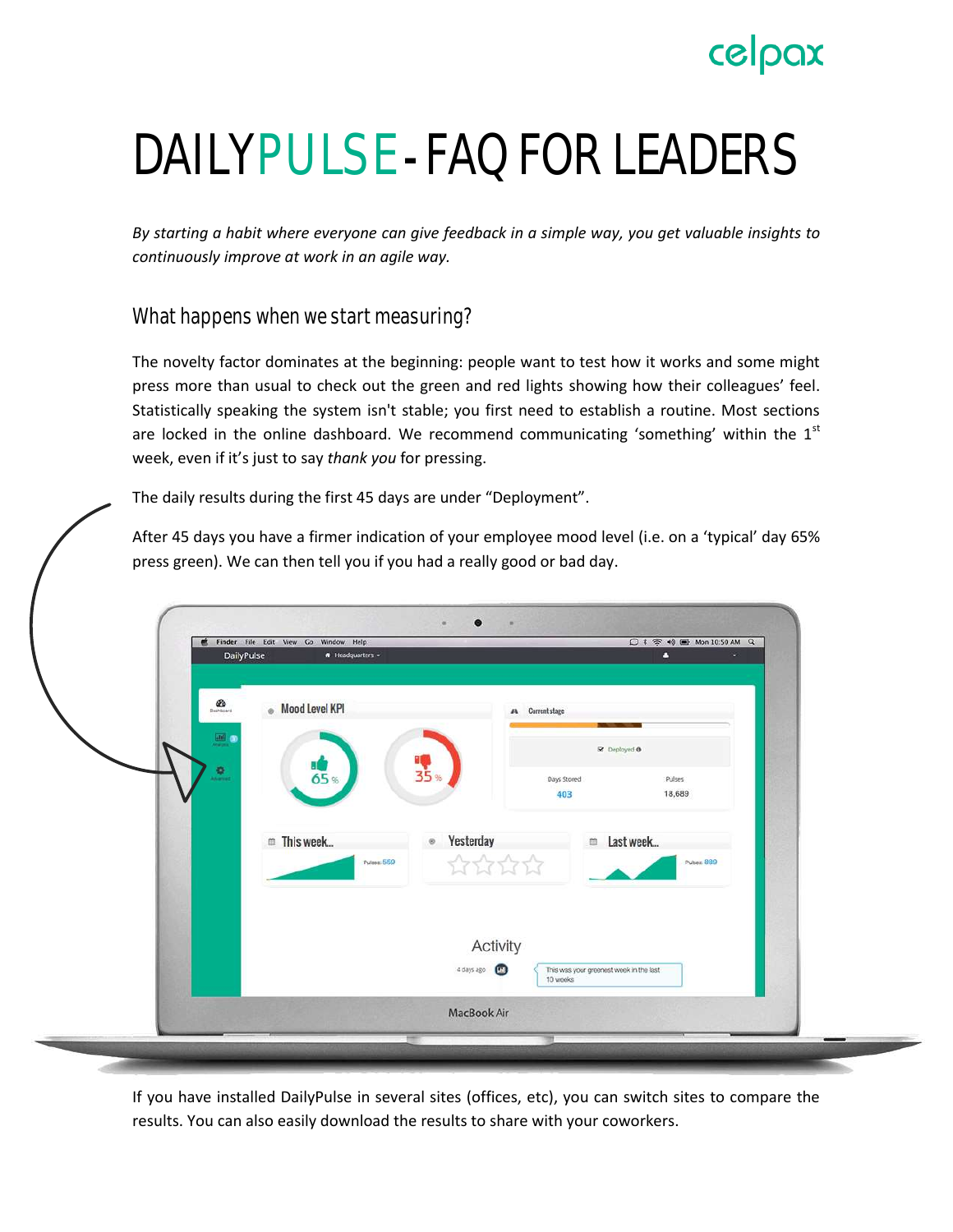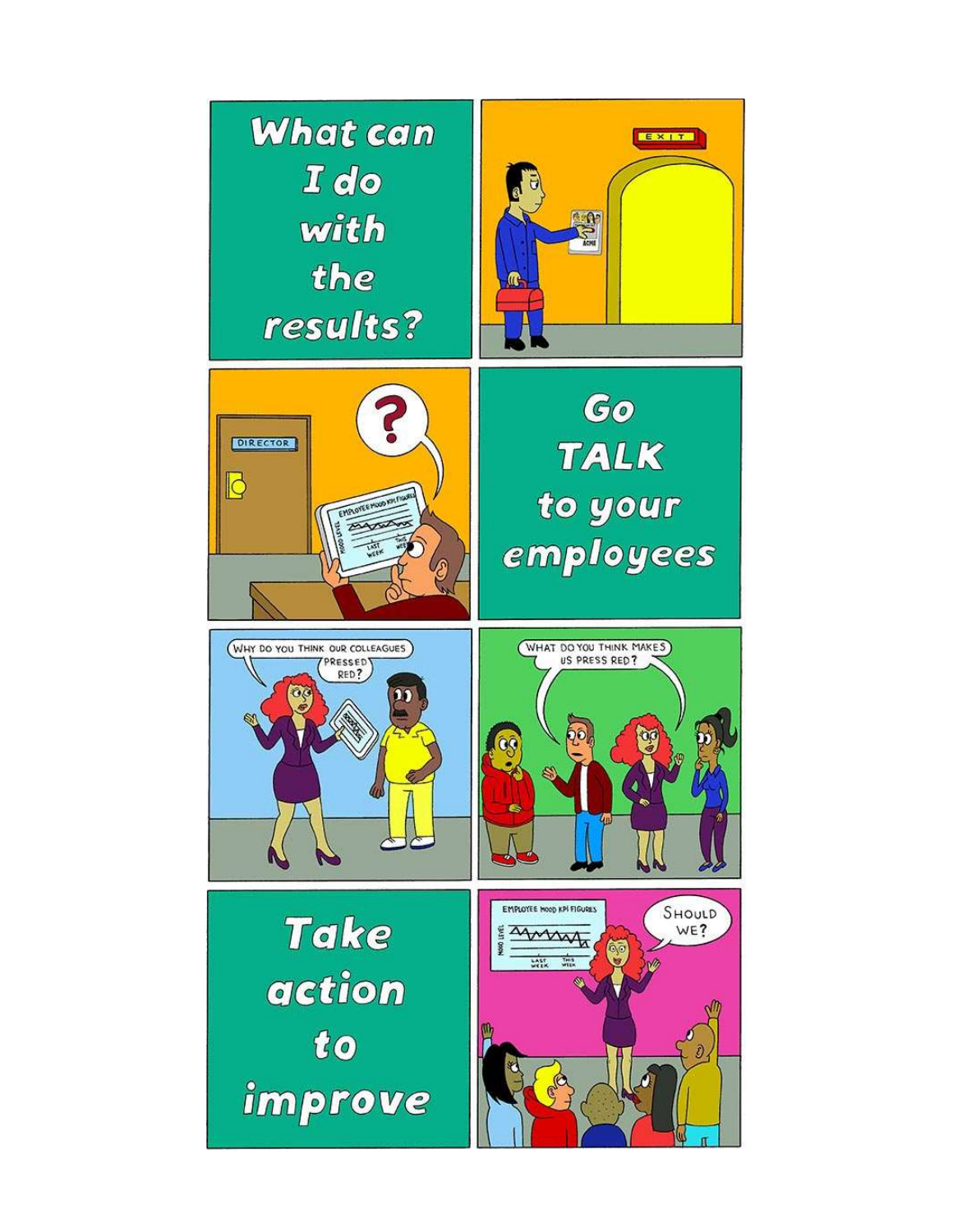# How can I use the results to benefit me as a leader?



- **Feedback.** Use your DailyPulse results as a basis to discuss how you're doing at work. When there's a lot of red = you need to talk to your people! Share your results regularly, in our experience that's what keeps people [pressing.](http://www.celpax.com/keeps-employees-pressing-daily-pulse-even-1-year/)
- **Spot trends.** After 45 days of measuring you have a baseline, meaning you can see if your mood trend at work is going up or down, or remains stable. If things are getting worse, you can take action in time before morale starts affect your team negatively. If you've had a particular stressful quarter/month/week you can quantify how this is affecting your people and think of small (or big!) ways to keep morale high.
- **Daily insights.** You can see the impact of an event or actions that you take; i.e. are your numbers up or down after an All-Hands staff meeting, after communicating the results of a contest you organized or when communicating important news like staff or bonuses changes. Quantify your gut feeling!
- **Take action.** Some companies realize they have a weekday where people feel more "red" than usual. Knowing that Thursdays is your "tough" day for example, what would cheer people up? Or is there some changes you can make to avoid overload that day?
- **Updates.** Remind people of things you've done as a result of their feedback "these positive things happened because you voted this and that and we listened". Or send a 1-minute email to let them know last week's results, using our templates. If you're using a corporate social network, internal blog, etc. this is a great way to share and discuss the results.
- **If you tie the DailyPulse results** to other company results and KPI's, you can potentially see what impact the mood has, and get people to reflect.
- **Physical notes.** You could also print the results for a given month/day and leave where people have their coffees, or make a small poster or even use a post-it. If there's something particular you'd like to celebrate or highlight, i.e. a 100% green results after a strategy presentation or a 'bad' results, you can add a comment like "Hey there, let's talk about this!".
- **Why not set a goal for you team?** "We're at 74% green, how about us reaching 77% before Easter - What do we need to make this happen?" Involve people at all levels in getting ideas! Set a goal that is realistic, it's better to reach small goals to celebrate achievements. Or ask your team what they think the goal should be. Have a spontaneous champagne toast to celebrate a jump up in the results, when you reach your set goal, or the first time your monthly average is over 80%, etc.
- **Contests** are a great way to get people's attention. Put a big sheet next to the DailyPulse and ask coworkers to submit photos for a new DailyPulse cover. Let everyone vote for the best! The winner gets a small voucher, a spontaneous toast, a fruit basket or a glamorous poster of ABBA… whatever works in your culture.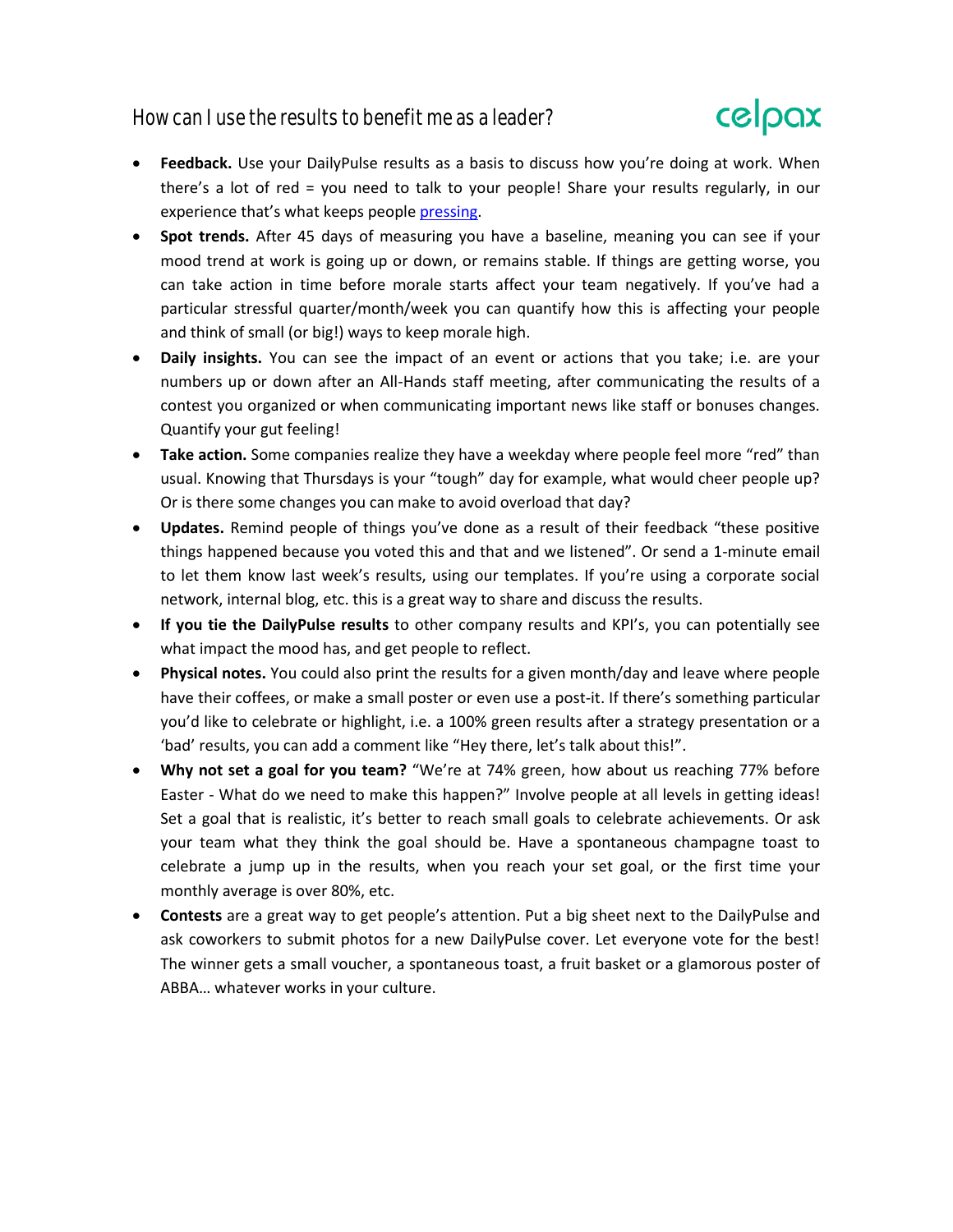# What should I do as a first step?

Help coworkers understand *why* you're starting to use DailyPulse, so that they will want to press to make their voice heard. Everyone will have ongoing insights to how coworkers feel, and the progress of the office mood. You can only improve what you can measure.

#### How can I access our full results?

Login to the dashboard at [celpax.com](https://celpax.com/) using your email and your password.

#### How can I interpret our results?

We show your results as a percentage of Green vs. Red ('you had 85% green pulses today'), and the number of pulses (40 pulses today). The

Mood KPI is a moving average, providing more stable statistic as it focuses on the trend of your results: are you going up or down?

Any participation over 10% we consider enough to statistically validate your feedback, as groups of people pool their abilities to show collective intelligence.



# **O** DailyPulse Stages

The DailyPulse stages are based on how many days you've been measuring your office mood. Every day thay that you gather more and more data, you move closer to the next stage.

celpax

Depending on what stage you're at, you can check different sections and unlock new features on the DailyPulse dashboard.

|                                                                                                                                                                                     | Stages               |             |
|-------------------------------------------------------------------------------------------------------------------------------------------------------------------------------------|----------------------|-------------|
|                                                                                                                                                                                     |                      |             |
|                                                                                                                                                                                     | Starts on day        | Ends on day |
| Warm-up                                                                                                                                                                             | <b>College</b><br>Ťī | 14          |
| works and some might press more than usual to check out the green and                                                                                                               |                      |             |
|                                                                                                                                                                                     |                      |             |
| red lights. Statistically speaking, the novelty effect means the system isn't<br>stable, you first need to establish a routine. Most sections are locked.<br>Foundation<br>Deployed | 15<br>46             | 45.<br>410  |
| Advanced                                                                                                                                                                            | 411                  | 776         |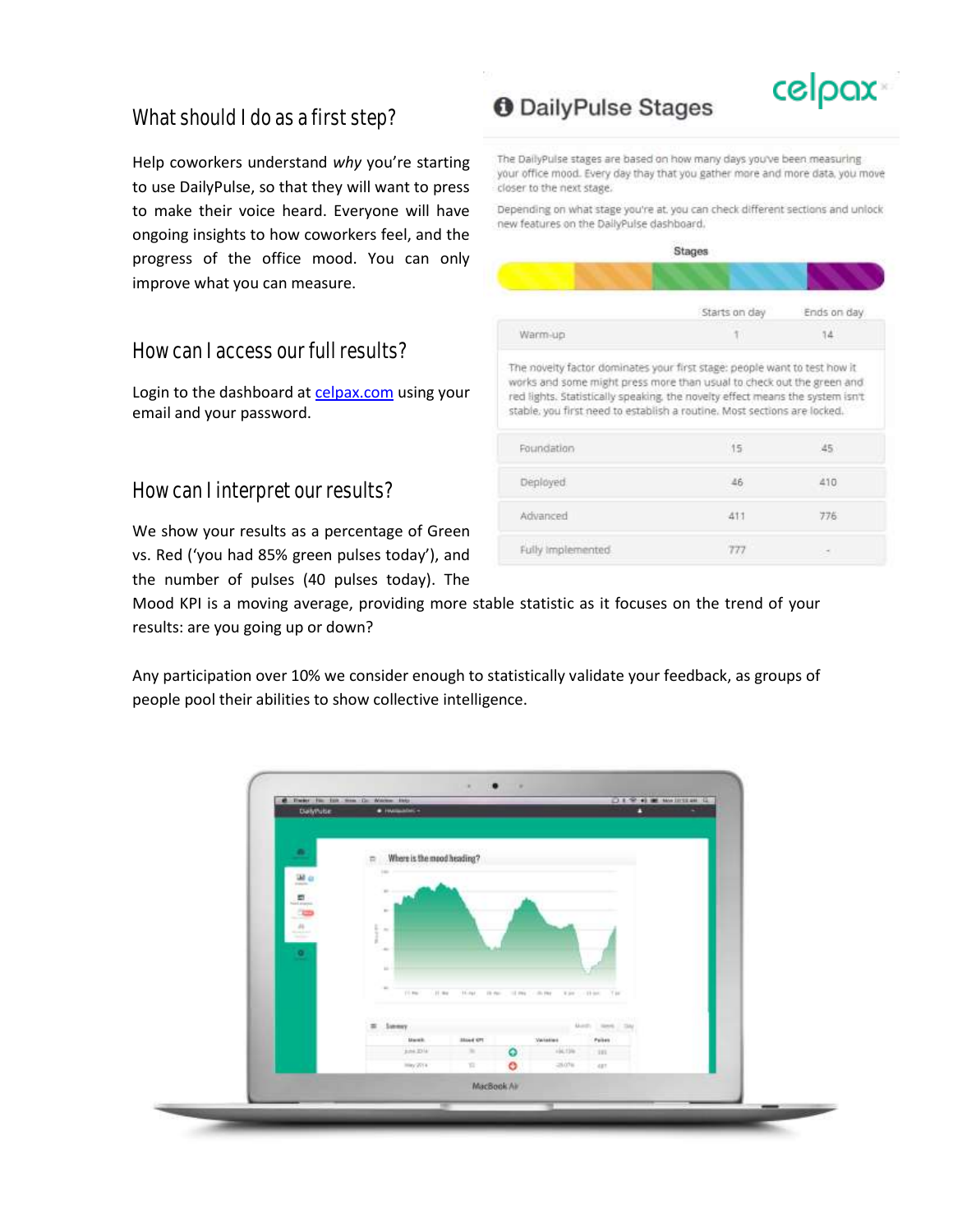# What can I do with the result?

The mood results aim to help managers have more meaningful dialogues at work. What we see works best is when leaders simply get up and spontaneously ask people "what do you think makes your colleagues press red?" The logical step after this is of course to take action to address the problem. The objective is to have greener days.

So DailyPulse triggers conversations that bring out what needs to be fixed in your work culture. Sometimes you'll be able to do something about it, sometimes not, but the mere fact that you have that conversation will be helpful.

### What if someone presses twice?

In our experience this doesn't tend to happen in a consistent way. Either way, the software will filter suspicious behavior. It's a question we hear from people that are interested in our solution, but not from users. We urge leaders to focus on the ongoing tendency: are you moving in the right direction or not? With hundreds or thousands of votes in one month, it makes sense to focus on the 'big picture'.

# What is a "good" amount of pulses every day?

The results can be used to create a climate where people talk about what is happening in the organization. In this sense we constantly learn together with our users that get a healthy number of pulses, starting at 20% of people leaving the office on a typical workday.

Our simple approach makes it easy and anonymous to participate. In the almost 2 years we've been doing this, we think the fact that there's no sign in, or password, to let the company know how you feel at work is what helps organizations reaching levels of between 20-60% of employees in the office pressing the device on a normal day, after 6 months of deployment. This data gives you a good baseline.

Let's say you're a company with 100 employees. If you get 500 pulses a month, you can spot a lot of trends. That's a lot of HR data, a lot of signals to analyze. If you get less than 10%, well then we wouldn't consider your Daily Pulse project successful.

#### Our mood curve is going down, what can we do?

A great workplace is everyone's job - [ask your team!](http://www.celpax.com/red-something-isnt-good/) Open up an honest conversation and ask them how you can turn things around:

- What should we start doing?
- What should we stop doing?
- What should we continue doing?